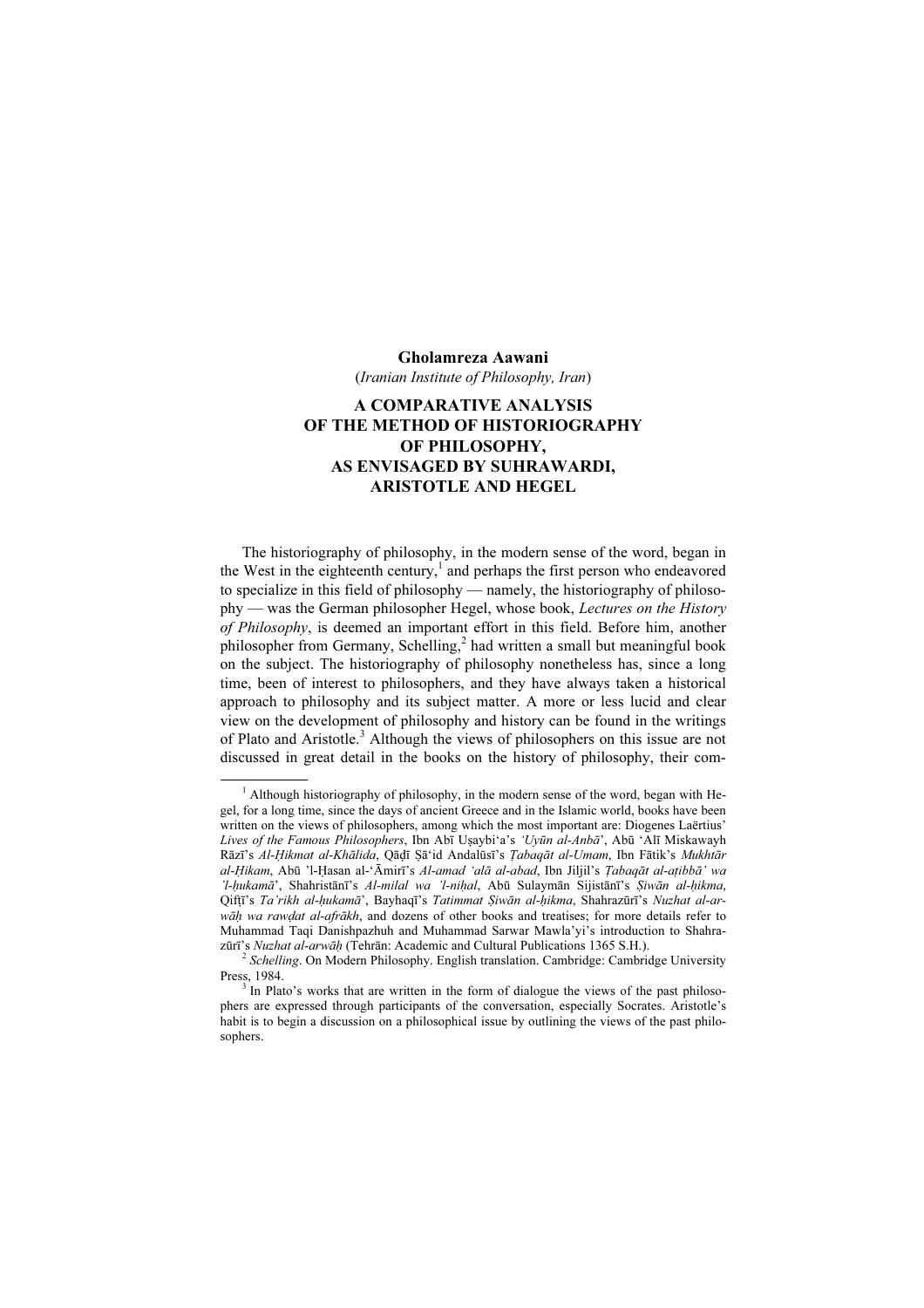ments on it, nevertheless, have been influencing the development of philosophical thought, and philosophy in general, until this day.

One of the philosophers who has an explicit opinion on the beginning of philosophy and its historical development is Suhrawardi.<sup>4</sup> It is noteworthy that Suhrawardian theory, at this point, is in binary opposition to the Aristotelian theory that has been dominant in the Western philosophy for the past twenty-three centuries, and, also, in terms of its contents, it is in total disagreement with Hegel's historiography of philosophy to which a special importance has been attributed in the modern times. If the history of philosophy had been written from Suhrawardi's point of view, then, evidently, philosophy would have acquired a different meaning and a different conception of its historical development would have been proposed.

In this article, efforts will be made to discuss some of the presuppositions concerning the beginnings of philosophy and, subsequently, to provide a critical analysis of the strong points of Suhrawardi's theory on the historiography of philosophy against the perspectives advanced by Aristotle and Hegel.

One of the first philosophers who turned his attention to the issue of the origin of philosophy and its historical development was Plato. From Plato's point of view, philosophical thought had had a regressive movement against the bedrock of history; the greatest philosophers in the history of humankind (such as Hermes) had lived in ancient times, and the closer philosophy got to our (i.e., Plato's. — transl.) times, the weaker and emptier it became.

The Greek philosophy, contrary to what is nowadays asserted by historians of philosophy, from Plato's perspective, is not representative of the culmination of perfection. The true philosophy is embodied in the person of the philosopher and is passed from generation to generation orally and, so to speak, from heart to heart. The discussion of philosophical issues in a written form and in books testifies to the degeneration and decadence of philosophy,<sup>5</sup> and philosopher is compelled to turn to writing only because of fear of the extinction and disappearance of philosophy.

Plato, in particular, strongly criticizes the theory according to which philosophy originated in Greece. In the Timaeus, Plato relates a surprising but certainly true tale.<sup>6</sup> This legend relates to Solon's (who was the wisest among the seven Greek sages) encounter with some Egyptian priests in the Nile delta, in a place called Sais. Solon, who has recently entered the city, is received with special honors. In the course of conversation with the priests, Solon finds out that neither him, nor any of the Greeks, knows of the ancient wisdom anything worth men-

 $\frac{1}{4}$ <sup>4</sup> Suhrawardi's opinion on the types of philosophical thought and its development is expounded in the introduction to the book *Hikmat al-Ishrāq*, as well as in part 6 of the book al-Mashāri' wa 'l-Muṭāraḥāt. <sup>5</sup>

<sup>&</sup>lt;sup>5</sup> Letter Seventh, 3465 1344c, 3775 677c, 675a.

 $6$  Timaeus, 22–24.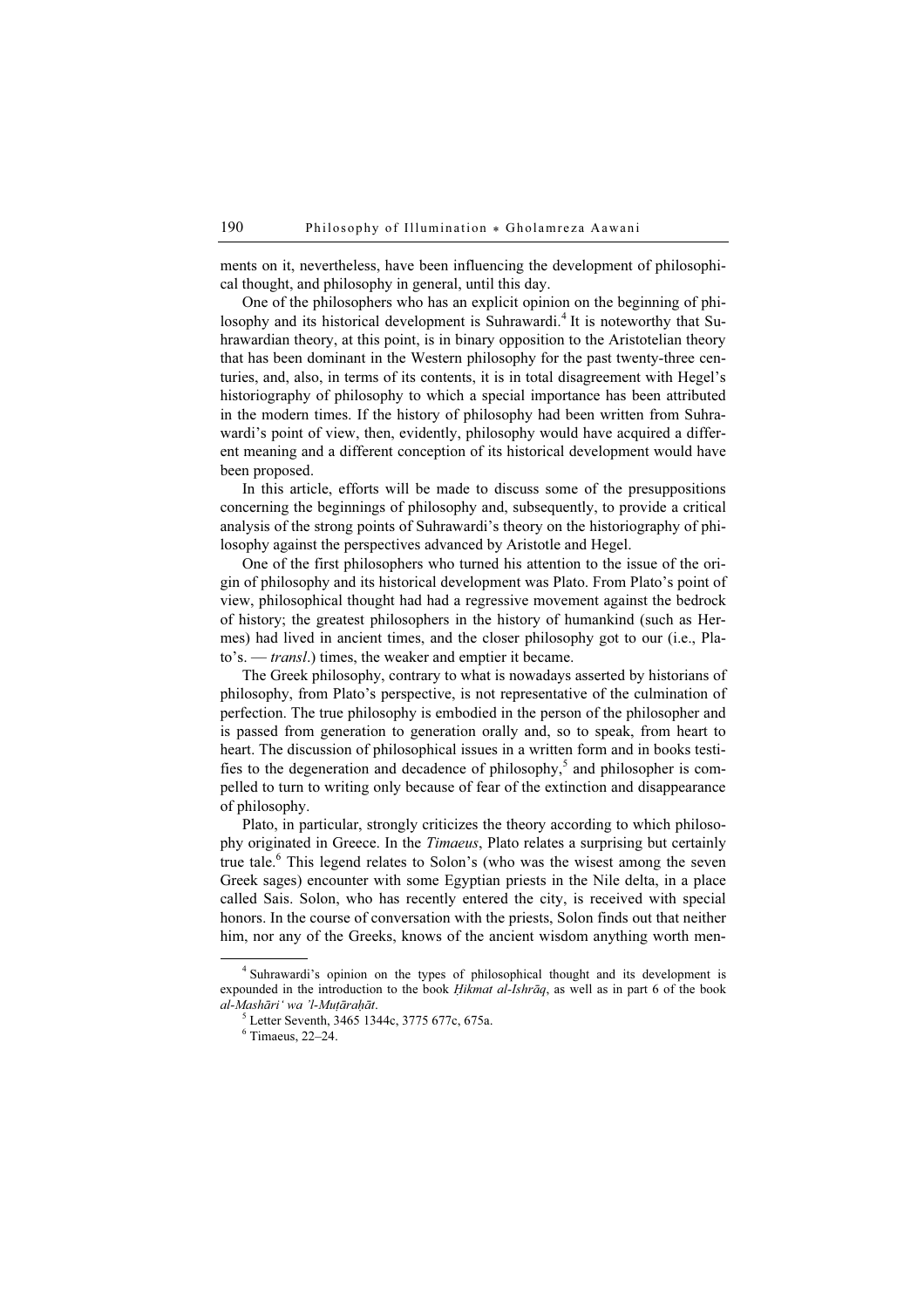tioning. Suddenly, one of the priests addresses Solon, saying: "O Solon, you Greeks are nothing more than children!" Solon inquires about the cause of these words, and the Egyptian priest responds: "I meant to say that you, the Greeks, all are young in mind; you have no old opinions among you, which have passed to you through culture. There is no knowledge among you, which is old as grayhaired men." Then, he says again: "As for the story of your own people you just mentioned, o Solon, it is not better than a story for children." Certainly, Plato's purpose in telling such a story, which has a solid truth behind it, is that the Greeks possess nothing of the ancient philosophy, or, in his own words, "the old opinion," or "old knowledge," and that the Egyptians and other peoples are much older, more "gray-haired" and with a longer "beard" than the Greeks. In fact, Greece is not the birthplace of philosophy and is not rooted in the tradition of philosophy or "ancient wisdom."

Among other Greek sources dealing with the issue of the origin of philosophy and its historical development, is Diogenes Laërtius' Lives of the Famous Philosophers.<sup>7</sup> At the beginning of his book, he discusses the question of the place of birth and origin of philosophy. In this regard, he relates many opinions, which, in their entirety, testify that philosophy has come into being among non-Greeks or "Barbarians" and, in this connection, he singles out for a detailed discussion three probabilities. According to the first of them, philosophy has appeared among the Iranians, especially, among the caste of Magians.

According to the second opinion, philosophy originated among the Babylonians, especially among the Assyrians and Chaldeans. The third theory argues that the Indians, particularly wandering philosophers (gymnosophists) were the first to engage in philosophy. Yet another conjecture is that philosophy has first appeared along the Nile River among the Egyptian priests. At the same time, Diogenes Laërtius asserts that, during his lifetime, Greece was the place where philosophy flourished. Diogenes relates various stories from the authoritative sources of his time in support of each of these opinions. $8$ 

Concerning the spread of philosophy among the Iranians, Diogenes states that the history of Magians that began with Zoroaster goes back to five thousand years before the fall of Troy, referring to Hermodorus the Platonist as the source of this information. He also relates another story from Xanthus, the Lydian, to the effect that the time of Zoroaster precedes the expedition of Xerxes against Greece by six thousand years, and names some of the famous Magian sages, such as Ostanas, Astrampsychos, Gobryas and Pazatas. Regarding the Magians, he says that they spend most of their time worshipping their gods, performing sacrifices and observing prayers; they refrain from worshipping statues and idols and, in particular, avoid attribution of male or female gender to angels. They talk

 $<sup>7</sup> Diogenes Laërtius. Lives of the Famous Philosophers. Loeb Series of Classical Greek$ </sup> Texts, Cambridge, Mass.: Harward University Press. Vol. I, p. 3.

 $8$  Ibid.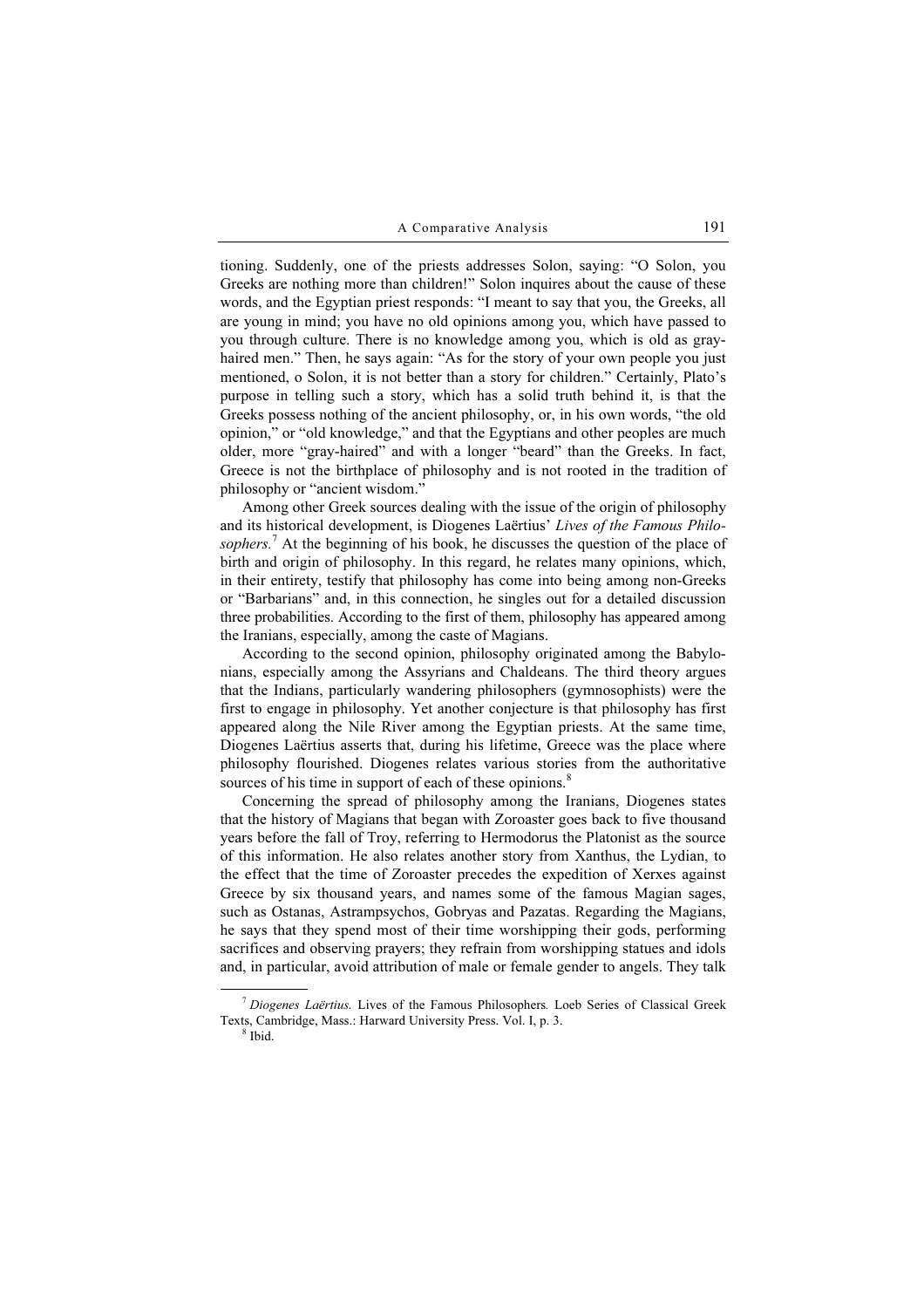about justice and retribution and regard burning the dead as a sign of impiety, and believe that the air is full of forms that emerge from it in the shape of vapors, but these forms are manifest only to the possessors of inner vision and sharp intelligence. They refrain from using ornaments, especially adorning themselves with items of gold, dress in white robes and sleep on the ground, and their food consists of dry bread, cheese and greenery. They believe the order of existence to rest on the twin principles of good and evil, that is, Orosmasdes (Hurmuzd) and Arimanius (Ahriman), and believe in the life hereafter and the eternity of the soul. Among the amazing opinions, attributed to the Magians by Diogenes Laertius and deserving to be reflected upon, is the belief that the world exists owing to their invocation (that is, that the existents have perpetuity and continuity through their invocation). He attributes this claim to Eudemus of Rhodes.<sup>9</sup>

Aristotle's commentary on the origin of philosophy, its substance and historical development, however, has significant differences from the above claims. Here, it is necessary to point out that the philosophical life of Aristotle can be divided into two periods – Platonic and non-Platonic (or purely Aristotelian). During the first or Platonic period, in which he (Aristotle) wrote such treatises as On Philosophy (on the origin of philosophy), he seems to have paid a great attention to the opinions of the ancient sages.<sup>10</sup> Unfortunately, only scattered fragments of this work survive. Diogenes Laёrtius, who seems to have had the afo-rementioned work at his disposal, in his book, The Lives of Famous Philosophers, says: "In the first book of his treatise, called On Philosophy, Aristotle explains that the Persian Magians have precedence over the Egyptians in philosophy, and that they believe in the twin principles of good and evil, and he calls the first Zeus or Hurmuzd and the second Hadis or Ahriman."<sup>11</sup> In this treatise, Aristotle, undoubtedly, accepts the opinion of his master, but later abandons it, as in many other cases.

Aristotle's later opinion was subsequently approved by the common people in the West and later was adopted and further developed by such scholars as Hegel. Based on this latest proposition, philosophy is essentially of Greek origin, whereas other peoples, like the Indians or Iranians, lack any philosophy. The application of the word "Barbar" to non-Greeks refers to this very issue. On the other hand, Aristotle interprets the development of philosophy in Greece in such a way that the first philosophers that were renowned for wisdom, in his view, turn out to be the merely naturalists (physiologoi), having no share in wisdom, especially, the divine one (theologia).<sup>12</sup> He interprets the *arche*, or the first cause of existents, of which the early philosophers spoke, as the material principle and material cause, and explicitly asserts that the preceding philosophers had given

 $\frac{1}{9}$  $9$  Ibid.

<sup>&</sup>lt;sup>10</sup> Jaeger Werner W. Aristotle: Historical Foundations of His Thought.  $2<sup>nd</sup>$  ed. Oxford: Oxford University Press, 1948, Chapter 6.

 $\frac{11}{12} Diogenes$ . Ibid., p. 11.<br> $\frac{12}{12} Aristote$ . Metaphysics. Book 3.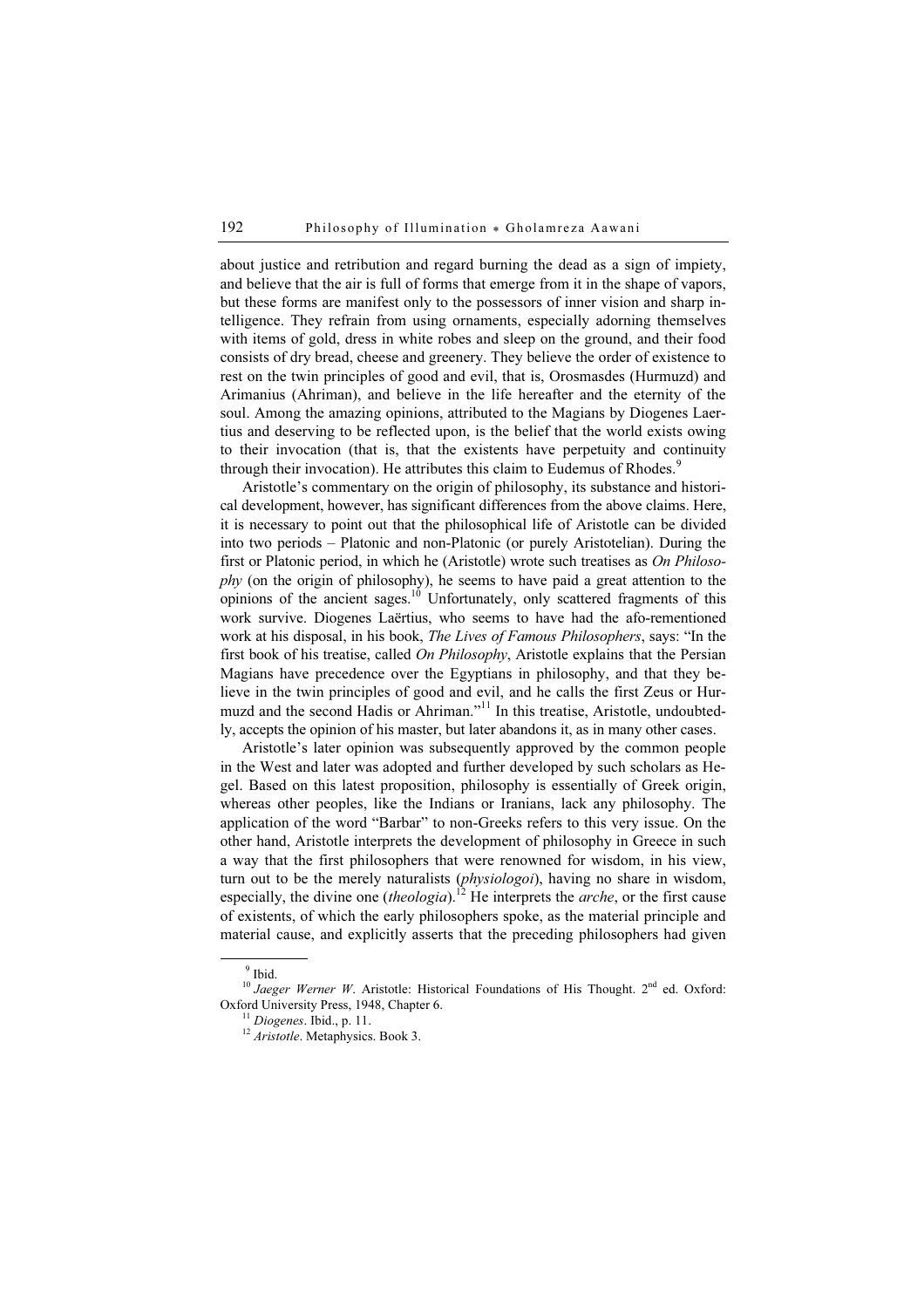their attention, of the four causes, solely to the material one, while it was he alone who managed to establish all four causes. One mentioned air, another water, and yet another fire as the first cause. Aristotle is unaware of the symbolic and metaphoric meaning of these elements, and interprets them in the literal sense of the word. He says about his master, Plato, that he, in his theory of ideas, somewhat approached to the notion of formal cause.<sup>13</sup> The key terms of the earlier philosophers acquire a completely different meaning and sense in Aristotle's philosophy. Arche is interpreted as a material principle; physis (in fact, meaning the manifestation of the reality of existence) as nature, in the Aristotelian sense of the word, i.e., the source of motion and peace; truth as a mere logical truth (as opposed to falsehood); existence as substance; symbol and allegory (mythos) as myth or legend. Even for philosophy, Aristotle finds a different meaning. But what is important in Aristotelian interpretation of philosophy is that he limits the history of thought and reflection to Greece and considers himself the last of the philosophers. Like Hegel, he thinks of himself as a philosopher who has solved all philosophical problems.

Needless to say, this Aristotelian opinion is diametrically opposed to the opinions of Plato and Suhrawardi. On the other hand, it is this Aristotelian vision that has shaped the destiny of the Western thought for the past twenty-three centuries, eventually leading to the negation of philosophy and complete nihilism in the West.

Hegel's view of philosophy and its historical development in many aspects starkly differs from that of Suhrawardi, and this difference mostly stems from the principles and fundamental approaches of these two philosophers. One of the instances of disagreement between Suhrawardi and Hegel has to do with the meaning and notion of philosophy. In Hegel's opinion, philosophy is merely a human attempt to articulate the ultimate concept of the "Absolute" in accordance with the conditions of time and place and cultural circumstances within which it emerges. Hence, philosophy for Hegel is, by necessity, a temporal, spatial and historical affair, and it changes when these circumstances and conditions alter. In other words, philosophy as the "absolute consciousness" under various circumstances manifests itself in different forms, and creates various philosophical systems, each of which is a necessary stage for attaining this consciousness. Philosophical systems originate in the bedrock of history in different historical periods, and philosophical truth by necessity takes on a historical coloring and form. Temporality and historicity constitute the reality of human being and the essence of philosophy, and, in the Hegelian perspective, as opposed to those of Plato and Suhrawardi, the development of philosophy is not a regressive movement, but, on the contrary, is subordinate to the compelling motion towards perfection, in accordance with the principle of historical necessity. According to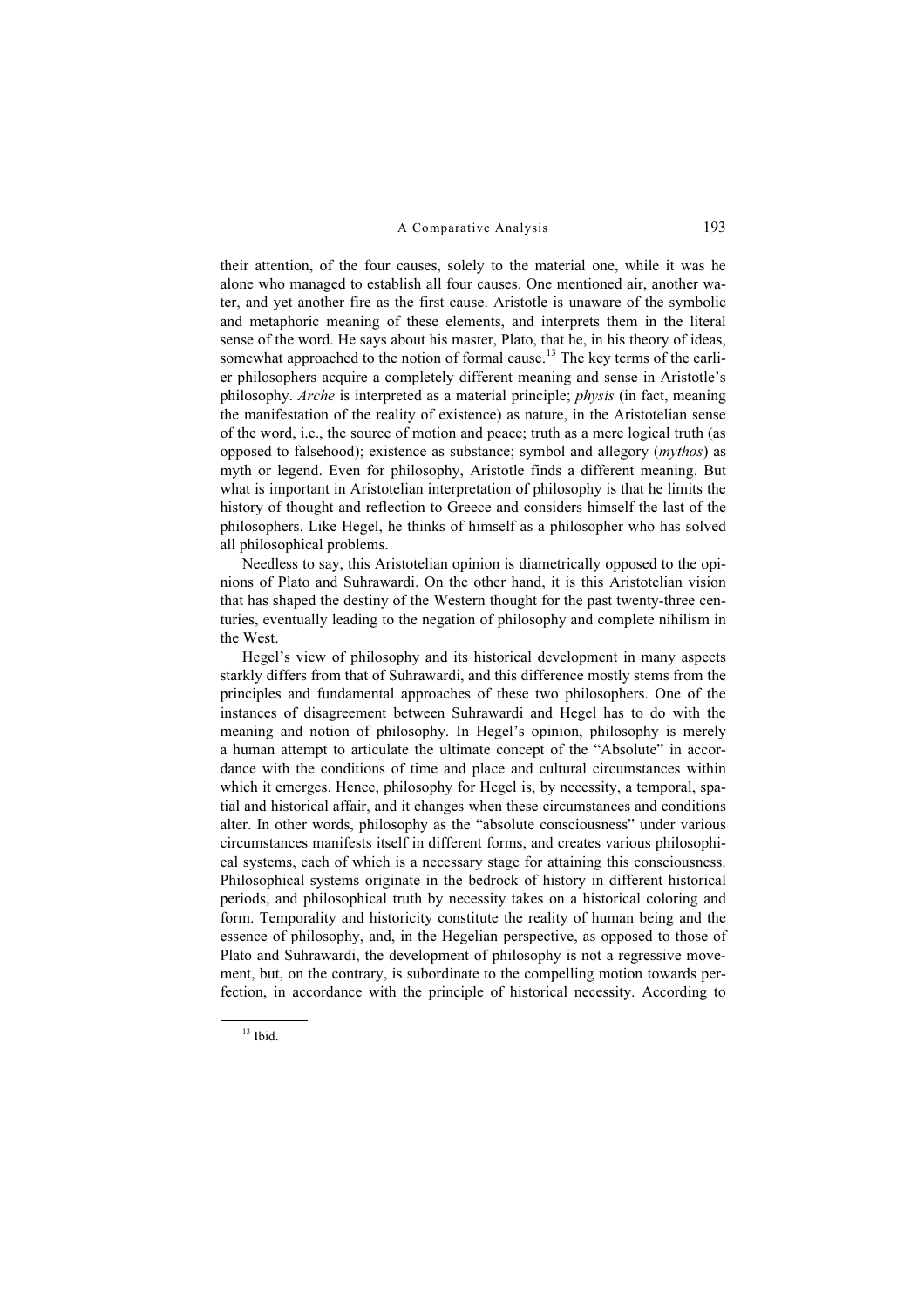Hegel, the logical and intellectual development of philosophical systems is in total conformity with their historical development, and their historical orientation is inseparable from the logical one, whereas the historical succession of the chain of events is united with their logical continuity. As if some type of hidden historiography appears in his thought, to the effect that philosophical truth merges with the historical one, assuming a shape of historiography.<sup>14</sup>

By contrast, Suhrawardi's thought is far from historical relativism. In his view, philosophy, especially the "perennial philosophy" and "eternal leaven" that are manifested in various forms, is not subordinate to time and space, nor limited by historical conditions, and, therefore, can exist in various cultures and different historical periods. For example, Jamasp and Frashostar among the philosophers of the ancient Iran, Budhasuf (Buddha) among the philosophers of the East, Pythagoras and Empedocles and Plato among the philosophers of the ancient Greece, and Junayd, Bayazid and Suhrawardi among the Islamic philosophers, who lived in different times and places, were illuminated by the light of this perennial wisdom. If this wisdom is manifested in a certain time and period, this time is a luminous one; otherwise, it is a dark one.<sup>15</sup>

Another difference between Suhrawardi and Hegel is that Hegel, unlike Suhrawardi, treats reality as becoming, not perceiving within the objective existence anything else except this becoming. Hegel's Absolute also does not enjoy any other reality within the realm of external objectivity apart from this becoming. From Hegel's point of view, pure existence is a mere abstraction and negation, lacking any determination whatsoever. Simple existence is not anything determined, and, in Hegel's own words, it is "nothing" or a privative affair. Since it is not determined, it is not intelligible. Nevertheless, this privative and purely abstract affair, or pure existence, constitutes the first stage in the development of dialectic thought. This abstract and indeterminate beginning is indispensable for reaching anything determinate.<sup>16</sup>

In Hegel's view, since absolute existence lacks any determination and objective content, it therefore contains non-existence in its very essence and is negated through it. This non-existence is the perfection of existence and its opposite or antithesis.

On account of this, for Hegel, non-existence is a more definite affair than existence and, unlike existence, it is intelligible, because non-existence and privation determine the non-determined existence and make it manifest. For this reason, talking about non-existence, Hegel adds the definite article *das*, which refers to determination, to the expression "pure non-existence" (das reine nichts), rather than to the expression "pure existence," which tells us that, in Hegel's view,

<sup>&</sup>lt;sup>14</sup> Hegel. The Phenomenology of Spirit. English translation.  $2<sup>nd</sup>$  ed. 1966.<br><sup>15</sup> Suhrawardi. Collected Works. Vol. 2. Ed. H. Corbin. Tehran: Anjuman-i falsafa, 1356 S.H. P. 11.<br><sup>16</sup> Hegel. Logic. Part 1, Chapter 1.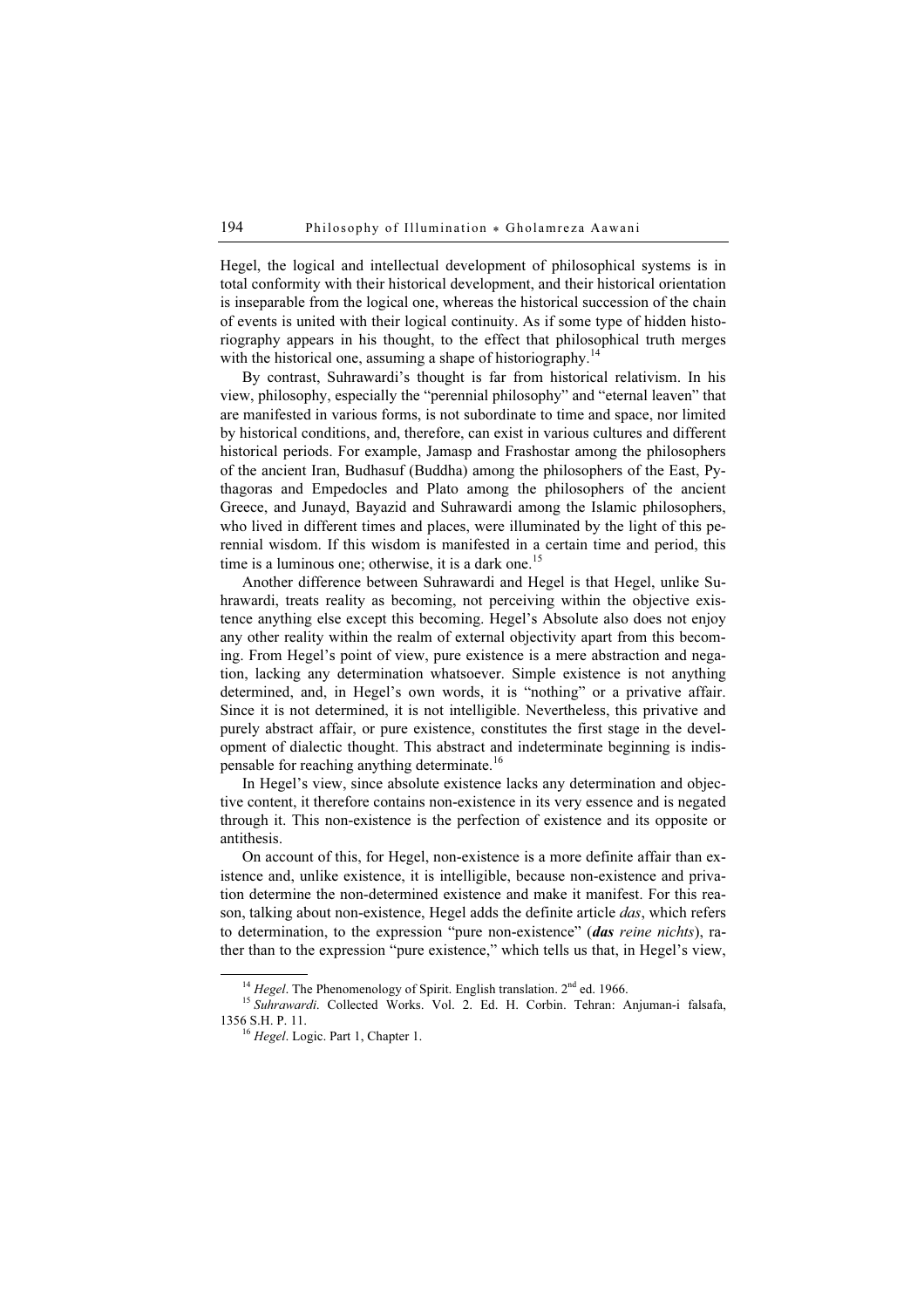non-existence is the determinator of pure existence. Thus, non-existence is intelligible and, therefore, existent, and, consequently, he exclaims all of a sudden, "non-existence exists" (das Nichtsein ist). $17$ 

However, in Hegel's view, existence and non-existence are not opposites and, as it is said, existence contains non-existence in its essence. Rather, these two become united with each other on a higher level of dialectic movement. This transcendent union of existence and non-existence is the same becoming that is considered to be the synthesis of these two. In fact, existence and non-existence, in addition to not being one another's opposites, are each other's concomitants, and it is not possible to perceive one without the other.

From Hegel's viewpoint, not only becoming precedes existence, but also the infinite is the same as the finite, and the absolute is the same as the determined. In other words, Hegel's Absolute has no existence independent of [delimited] existents, and the absolute being (Sein) has a reality to the extent in which it exists in determined existents. *Dasein*, Hegel's Absolute, in terms of Islamic philosophy is the non-conditioned existence as a division that is the same as existents and has no independent existence outside them. The two parts of the transcendent being, which the Islamic philosophers have called "the non-conditioned being as the source of division" (al-wujūd lā bi shart muqsamī) and "negatively conditioned being" (al-wujūd bi shart  $l\bar{a}$ ), cannot be found in Hegel's philosophical system. If, for instance, we call Hegel's God the "Absolute," then his God or Absolute has no existence apart from the existence of the world. In his interpretation, his God is a totality,<sup>18</sup> and this totality is the same thing that is referred to as "the world." In addition, Hegel's Absolute, in addition to not preceding the [other] existents in existence, also lacks any preceding knowledge of them, and his knowledge and awareness is actualized only in the locus of the manifestation of the spirit, that is, in the self-consciousness of a philosopher. From this concise exposition, it is clear to what extent Hegel's philosophy is subject to [the tendencies of] assimilation (tashbīh) and inhering ( $hulūl$ ), and how far his God is distanced from the station of dissimilarity *(tanzīh)*. These are only a few examples of the foundations and principles that Hegel sets in opposition to Suhrawardi and, more generally, to divine philosophers. $19$ 

<sup>19</sup> Islamic theologicians, Sufis and philosophers, in particular Mulla Sadra, have thoroughly discussed the issue of *tashbīh* and *tanzīh* and their interrelationship. Ibn al-Arabi and his fol-

 $17$  Ibid.

<sup>&</sup>lt;sup>18</sup> Substance according to Spinoza is the sum total  $(kull)$ . His God, in certain aspects, is also a sum total. God as a sum total entered philosophy from the time of Spinoza, and the later philosophers, in particular Hegel, were influenced by this interpretation. Hegel's Absolute, in a way, is also the same sum total or the entirety of the world, the only difference being that while Spinoza stresses its substance, Hegel emphasizes its dimension of consciousness and selfconsciousness. Spinoza's substance is, in a word, his God, with the attributes of dimension and thought. Hegel's Absolute in its natural manifestation also has the attributes of dimension and extension, or time and space, while in its spiritual manifestation, it has, in addition to these, the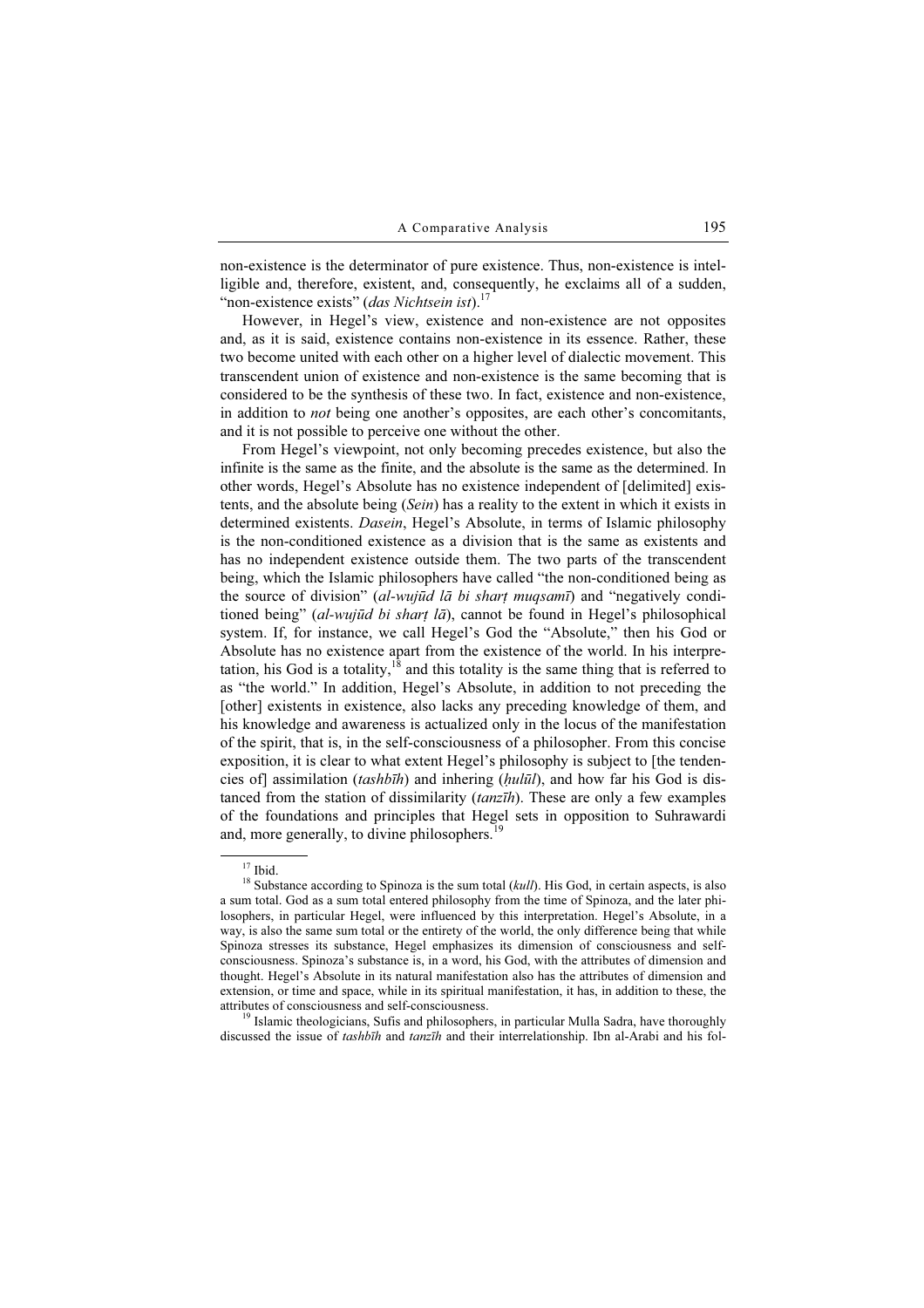Like Aristotle (but unlike Suhrawardi), Hegel believes that Greece is the place of origin and the source of philosophy, while the peoples of the East completely lack it. He explains this view as follows: man is a creature that exists in itself and for itself, and his being for itself is manifested through his choice and freedom.<sup>20</sup> Hegel believes that this freedom has never emerged in the Eastern civilizations.<sup>21</sup> If we interpret philosophy from Hegel's perspective as the fullness of freedom and its concomitant, that is, self-consciousness, this implies that philosophical self-consciousness has never emerged in the East. In his view, the East, as a whole, lacks history and historical self-consciousness. Hegel says that "the Easterners will never understand that the spirit or human-being in itself is free and, since they are not aware of this, one can never say that they are free. They only know that one person (the king) is free, and for this reason, this is the freedom of oppression, fear and bestial instinct … This free person is that despotic individual." We see that Hegel is an heir of Aristotle's prejudice, for he believes that the first people who understood the meaning of freedom were the Greeks. Awareness of freedom appeared for the first time among the Greeks and, for this reason, they perceived the meaning of freedom, however, like the Romans, they believed that only some but not all men are free. Even Plato and Aristotle were not aware of this.

According to Hegel, philosophy, in its truest meaning, emerged among the Germans and Hegel, as the last philosopher of his time, perceived himself as the embodiment of the Absolute Spirit and fullness of self-consciousness. With the emergence of Christianity, Germanic peoples were the first to comprehend that human-being is free by its nature, and that this freedom of spirit forms the essence of human being. It is evident that Suhrawardi is not party in this discourse with Hegel as far as many of these claims are concerned, and, in particular, he (Suhrawardi) would have been surprised to hear that Plato and Aristotle were unaware of the meaning of freedom, and did not reach the truth in the Hegelian sense of the word.<sup>22</sup>

Certainly, Suhrawardi lived in a time when there was no trace of the modern West and its great personalities, such as Hegel, but Suhrawardi, undoubtedly,

 $10^{20}$  Hegel. Reason in History. Translated into Persian by Hamid Inayat. Tehran: Sharif Industrial University 1356 S.H. P. 11.<br><sup>21</sup> Ibid. P. 257.

<sup>22</sup> Ibid. P. 243-5.

lowers have also had subtle discussions on this issue. In a nutshell, he believes that, in order to know God properly, these two must be brought together, through tashbīh of attributes and tanzīh of the essence, or, in another sense, through tashbīh of the essence and tanzīh of the attributes. Tanzīh without tashbīh leads to the profession of unification and inherence, and atheism and materialism, and the negation of the essence that is purified and separated from the world, a striking example of which is Hegel's thought. Hegel is purely a *hulūlī* philosopher, and his Absolute has no aspect of *tanzih*. His Absolute Being, as it was pointed out, is the nonconditioned being, considered the source of division, that is, the Absolute Being that has become identical not only with the existents, but also with the becoming and historical becoming itself.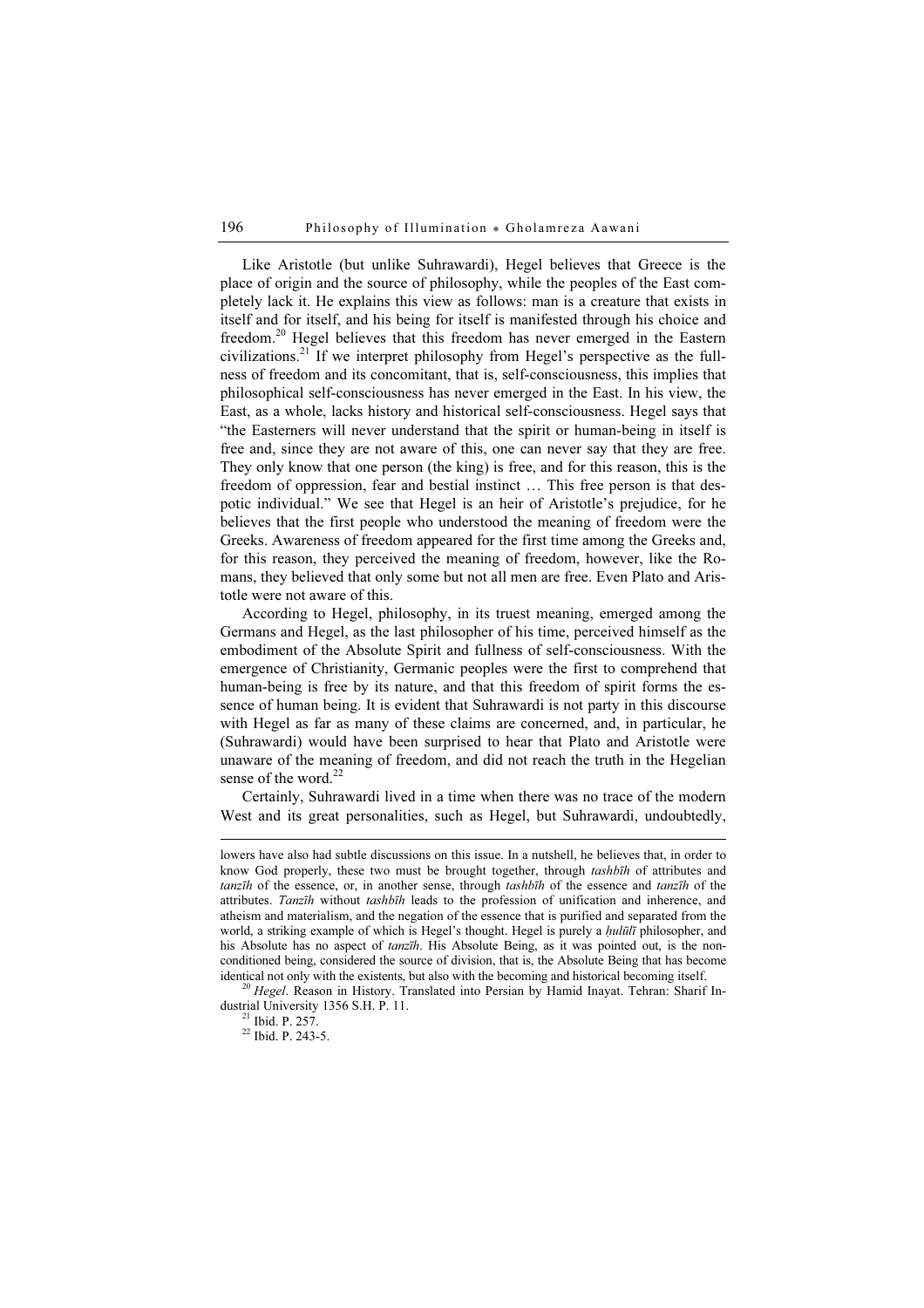carefully examined and critically assessed the fortunes of philosophy in Greece, ancient Iran and the Islamic world up to his time and, as it is said, the outcome of his effort was that he refuted the current views of the contemporary philosophy, which were heavily influenced by Aristotle, attempting to create a new pattern of the meaning of philosophy and its historical development, and to establish another foundation for philosophy, based on the principles of divine wisdom.

One of Suhrawardi's greatest achievements was the new meaning and concept that he gave to philosophy and its historical development. Before him, in the Islamic world, Farabi and Avicenna had developed philosophy as a discourse and demonstration. Suhrawardi defined philosophy as the intuitive wisdom, that is, as illumination. According to his philosophical principles, discourse and demonstration do not represent the highest and most elevated stages of philosophy – the station of intuitive wisdom, based on unveiling, witnessing, and divine illumination, is much higher than these two. Like Plato,<sup>23</sup> Suhrawardi believes that the seeker of wisdom must first master the sciences of discourse and demonstration, and when he has acquired a full command of discursive philosophy, he must purify his soul and engage in ascetic practices, until divine lightnings and holy illuminations suddenly pour upon his heart. So, the true knowledge cannot be obtained except through divine illumination. The beginning of philosophy is separation from the world (or in Suhrawardi's own words, "taking off the [bodily] skin [of the soul]" (*insilākh*)); the halfway is the witnessing of the divine lights; and it is an infinite path that has no end. Again, in the Paths and Havens (Al-Mashāri' wa 'l-Muṭāraḥāt) he states: "The name of philosopher cannot be conferred on anyone except on the one, who has risen to the witnessing of the higher affairs, and the taste of the witnessing these affairs is present in him, and who also possesses the station of *theosis* (ta'alluh)." Therefore, intuition and witnessing, rather than discourse and demonstration, are the basis and foundation of the philosophy of illumination.<sup>24</sup>

The introduction of the Philosophy of Illumination (Hikmat al-Ishrāq) contains a very profound discourse on philosophy, its stages and stations, as well as on the development of philosophy in the ancient world. Suhrawardi there proclaims his philosophy of illumination to be the result and outcome of retreats and [wayfaring through] spiritual way-stations, and regards it as a portion of the Divine Light. He believes the worst time to be the time in which the path to the acquisition of true knowledge — which is this very discursive and intuitive knowledge — is closed. The worst age is the age, in which the carpet of striving (ijtihād) has been folded, the development of thought interrupted, the door of unveiling sealed off, and the path of witnessing closed.<sup>25</sup>

<sup>&</sup>lt;sup>23</sup> On the relationship between discursive philosophy (*dianoia*) and intuitive philosophy (noesis), see the parable of the divided line at the end of the Book 6 of Plato's Republic (509d– 511e). <sup>24</sup> See the introduction to the *Hikmat al-Ishrāq*.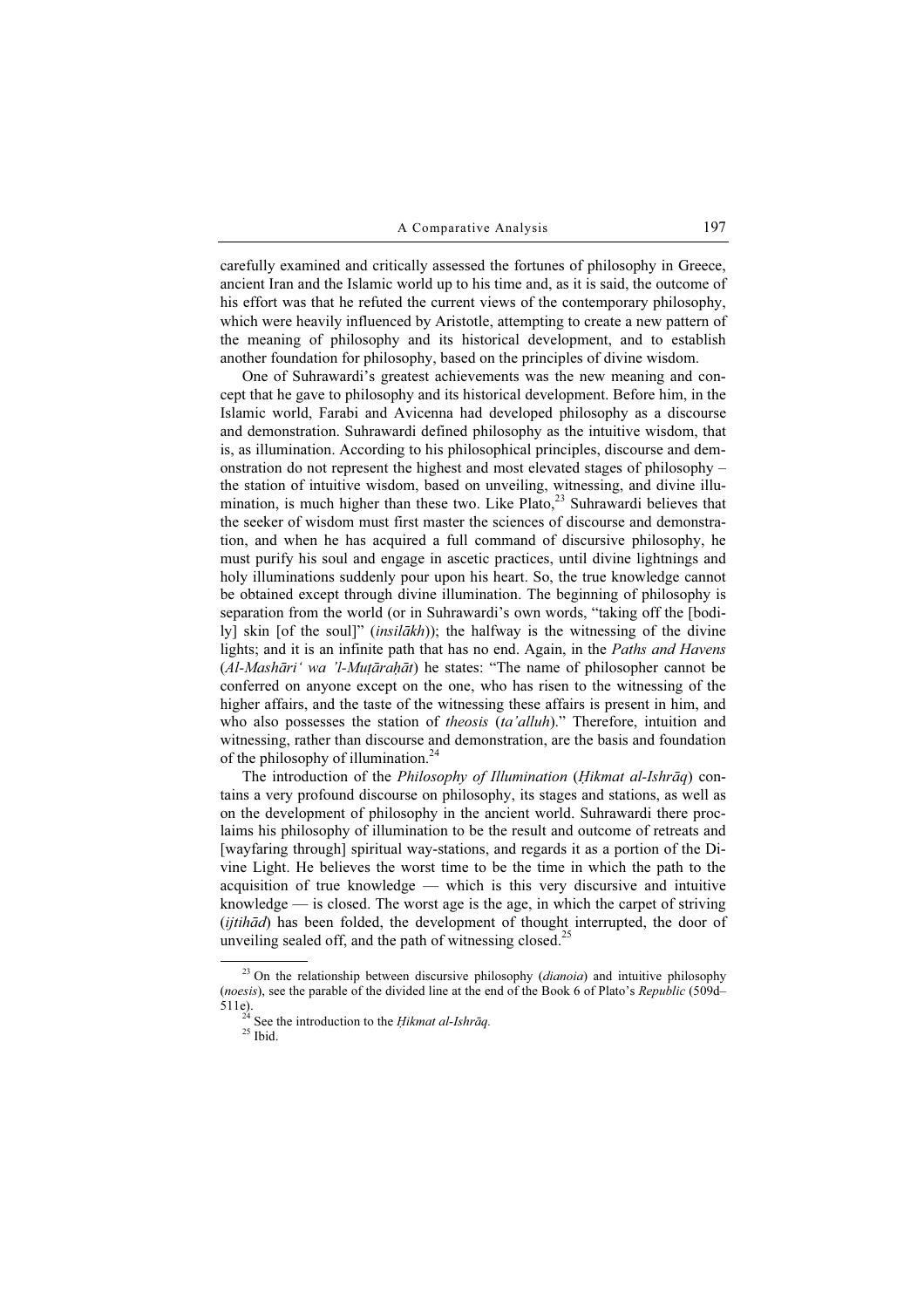In his exposition of the stations of philosophy, Suhrawardi first divides it into the discursive and intuitive one, and calls the latter *theosis* (ta'alluh) and its possessor the "divine sage." In other words, although discursive philosophy is treated as a part of philosophy, its recipient by no means can be regarded as a theosophos (divine sage). The highest stage of philosophy is that which combines discursive and intuitive thought. Its best paragons are Plato in Greece and Suhrawardi in the Islamic world. After it, comes the station of philosophy, whose possessor is perfect in intuition but mediocre in discourse; then comes the philosopher perfect in discourse but mediocre in *theosis*; and, finally, the philosopher who is perfect in discourse but ignorant of *theosis*. Beyond these, there are the stations of seekers of wisdom that rank in the same order. The basis of philosophy, however, in Suhrawardi's view, is the intuitive wisdom, the wisdom of unveiling and theosis. At the end of the discourse on the stations of wisdom, Suhrawardi says: "The world has never been lacking a sage who is perfect in theosis, and, in God's land, leadership will never be given to a philosopher who is perfect in discourse but ignorant of *theosis*."<sup>26</sup> The sage who is perfect in *theosis* is the vicegerent of God on earth. What is understood by vicegerency, is the receipt of knowledge from the Real and the inheritance of knowledge directly from God, but never domination. Such a person is the possessor of the title of God's vicegerent, even though he may be completely unknown and hidden from the eyes of people.

Suhrawardi's opinion on the origin of philosophy is diametrically opposite to those of Aristotle and Hegel. From his point of view, the East is the place of origin of the true philosophy, that is, the intuitive philosophy and the ancient wisdom. One of the peculiarities of the Eastern philosophy is that, in the Eastern lands, in Suhrawardi's opinion, philosophy has never declined from the intuitive wisdom to the discursive one. The sudden turn in philosophy from the intuitive wisdom to the discursive one took place only in the West, in particular in Greece. It changed the essence of philosophy in the Western world. The philosopher who transformed the divine intuitive philosophy into the philosophy of discourse and demonstration was none but Aristotle, usually regarded in the West as a very important philosopher. This is not incidental, and should not be easily ignored. The transformation of philosophy from intuition to discourse took place in Greece, and this happened in the lifespan of only one generation. Plato, the master of Aristotle, was both a theosophos and a man perfect in discourse, but his disciple, Aristotle, repudiated the intuitive Divine philosophy and downgraded philosophy to the level of the philosophy of discourse.<sup>27</sup>

In Suhrawardi's view, not only is Aristotle in no way a paradigm of the perfection of philosophy in Greece – he is also the initiator of its decline and de-

 $26$  Ibid.

 $27$  Ibid.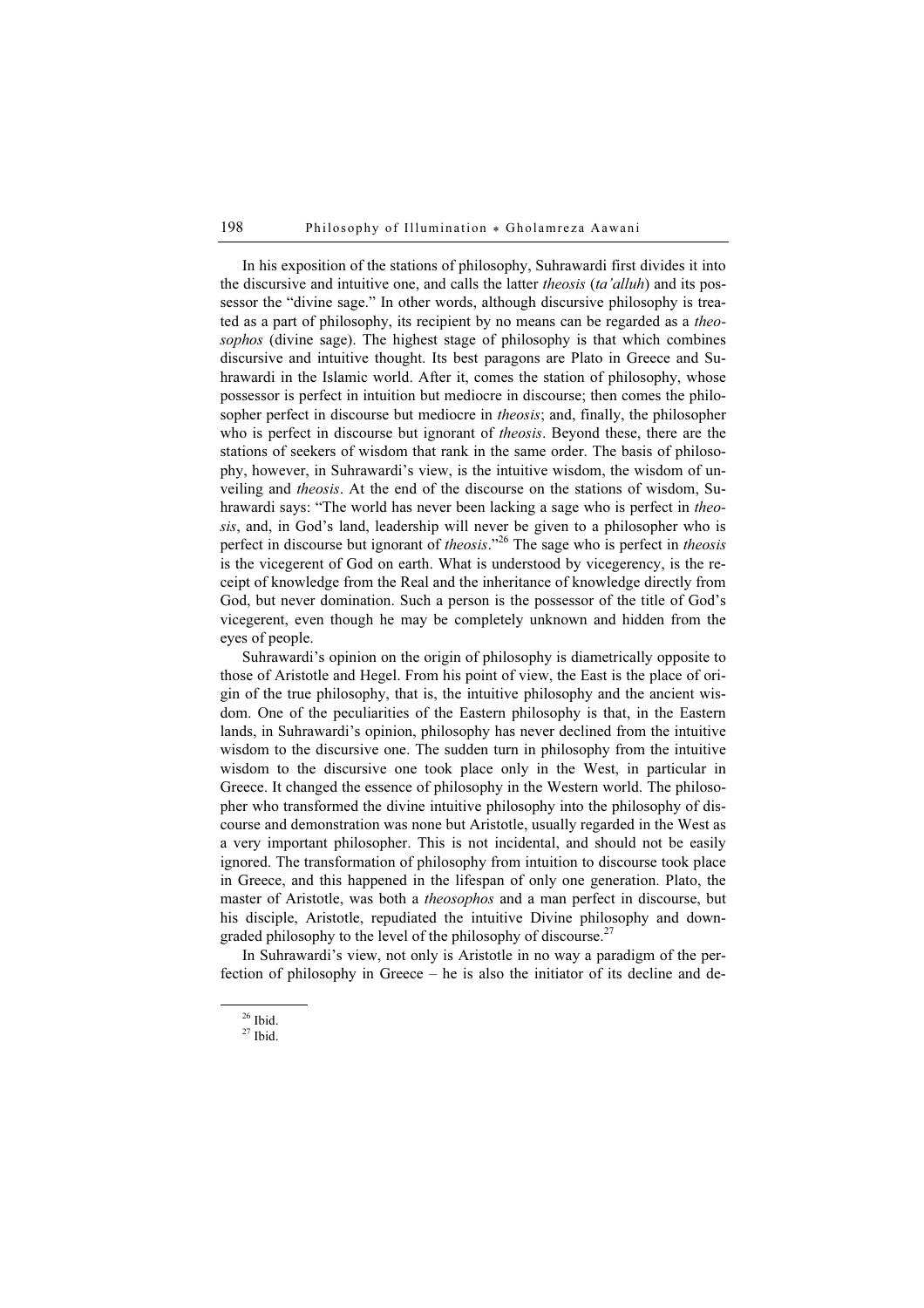mise. Among the philosophers who precede Aristotle, a purely discursive philosophy had never existed, but this lack is in no way a proof of its deficiency, for, in Suhrawardi's words, they possessed a station and status of "God's messengers" (arbāb al-safāra).<sup>28</sup> Although Aristotle had no match in discursive philosophy (which is the cause of amazement and praise among the modern philosophers), from Suhrawardi's perspective, it is a sign of the decline and deterioration of philosophy. After Aristotle, philosophy has predominantly developed in the shape of discourse and demonstration, especially in the West. It is important to pay heed to the fact that such an event took place in Greece rather than in the East. From Suhrawardi's viewpoint, the transformation of philosophy from intuitive wisdom to the discursive one may be treated as the greatest calamity that ever took place in the history of philosophy.

Suhrawardi lived in a time when era of the scholasticism had not yet begun in the West and, even if the philosopher knew it, he would perhaps say that, although the last period of medieval philosophy is known as the period of scholasticism, scholastic philosophy did not begin in the Middle Ages of the Christian era — rather, its beginnings must be sought in Greece; and he would possibly go even further to say that Aristotle is the first scholastic philosopher, as it was he who, for the first time, transformed intuitive philosophy into the discursive one.<sup>29</sup> If Suhrawardi were to live in our times, perhaps he would also say that another great calamity in the history of philosophy has happened in the modern times, that is, after the Renaissance, more precisely, with the advent of the philosophy of Descartes and modern philosophical thought. This second transformation has left no room for [divine and intuitive] wisdom and has totally transformed it into philosophy in the modern sense of the word.

If we asked Suhrawardi: "What is the difference between intuitive and discursive philosophy?", he would say in response that intuitive philosophy, in addition to emphasizing unveiling, witnessing, inner purification, retreat and ascetic practices, is based on several principles. First, intuitive philosophy is based on symbol and parable, whereas the discursive philosophy rejects symbol, and its followers dismiss its original and true meaning and, instead, interpret it in its outer and literal sense.<sup>30</sup> All the pillars of philosophy have spoken in symbols, and symbolic talk is always open to [spiritual] exegesis, and, in order to understand such talk properly, a profound exegesis is needed. The ability to understand symbols is only given to the divine philosophers, firmly rooted in wisdom.

 $28$  Ibid. § 4.

<sup>&</sup>lt;sup>29</sup> In one of his books, Étienne Gilson says that scholastic philosophy began at the time when the philosophical concepts transformed into abstract notions, not pertaining any more to the states of existent in so far as it is existent. But, according to this view, scholastic philosophy began when intuitive philosophy transformed into the discursive one and, since the initiator of this affair was Aristotle, he must be regarded as the founder of scholastic philosophy.<br><sup>30</sup> Philosophy of Illumination. P. 10 (§ 4).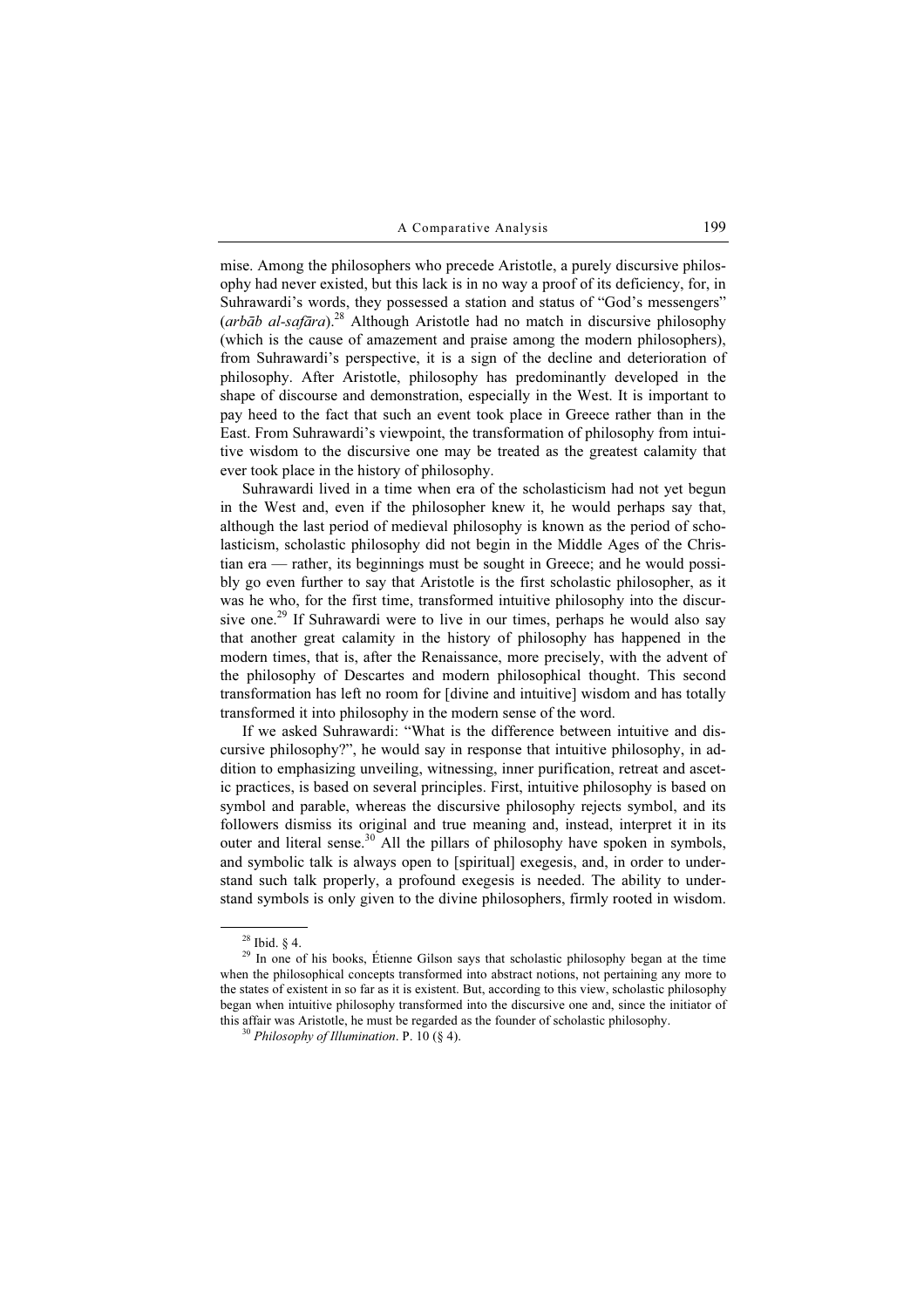If someone rejects the words of those talking in symbols, his rejection and denial always pertains to the outer literal meaning of the words and expressions, and never refers to their inner meaning and [hidden] purpose. In one of his wellknown sayings Suhrawardi tells us that the words of the first philosophers are symbolic, and symbolic words or symbols can never be refuted ("there is no refutation for symbol"). If someone rejects or denies the words of those who talk in symbols, this only means that he has not correctly understood the intent. In Suhrawardi's view, the words of all pre-Aristotelian philosophers were symbolic, and Aristotle, being unable to understand their words properly, rejected and denied them. Thus, in Suhrawardi's opinion, the discarding of symbols in philosophy began with Aristotle.

Among other peculiarities, which Suhrawardi recounts for the pre-Aristotelian philosophers, is their complete agreement concerning the principle of [God's] Oneness.<sup>31</sup> Indeed, these Suhrawardi's words must not be interpreted in the sense that Aristotle was not a monotheist, or that this issue has not been discussed by the later philosophers. What Suhrawardi emphasizes is that the first philosophers or, in Suhrawardi's own expression, the possessors of the "wisdom that comes directly from God" (hikmat-i laduniyya), believed in pure oneness, and the problem of the reduction of the manyness to oneness had found its final solution in their thought. Therefore, Plato, Parmenides and Heraclitus interpret the origin of being as the [non-differentiated] One (ahad), making a clear distinction between [non-differentiated] oneness and [differentiated] unity, which cannot be seen in such philosophers as Aristotle. Aristotle's God possesses a unity but not oneness. His God is an Intellect who intellects (perceives) itself, but, in the Platonists view, the Intellect is tainted with manyness.

Among other differences that exist between these two kinds of philosophy, is that those who profess intuitive philosophy, unlike those who adhere to the discursive wisdom, believe in three worlds.<sup>32</sup> This principle has an extraordinary importance for cosmology. A sudden and unprecedented change takes place in Aristotle's cosmological doctrine. Plato, Aristotle's master and all of the first philosophers, in Suhrawardi's view, believed in the existence of three worlds, and did not limit the world to its material and sensible level. These three worlds are known among religious people as "the world of Kingdom" ('ālam-i mulk) (or corporeal world), "the world of Dominion" ('ālam-i malakūt) (the angelic world of the souls) and "the world of Invincibility" ('ālam-i jabarūt) (the world of pure intellects or spiritual realities), and among the philosophers as "the world of the body" ('ālam-i jism), "the world of the soul" ('ālam-i nafs), and "the world of the Intellect" ('ālam-i 'aql). Plato calls them "the world of witnessing," "the world of the mathematical likenesses (symbols)" and "the world of the spiritual intel-

<sup>31</sup> Ibid. P. 11.

 $32$  Ibid. P. 11.